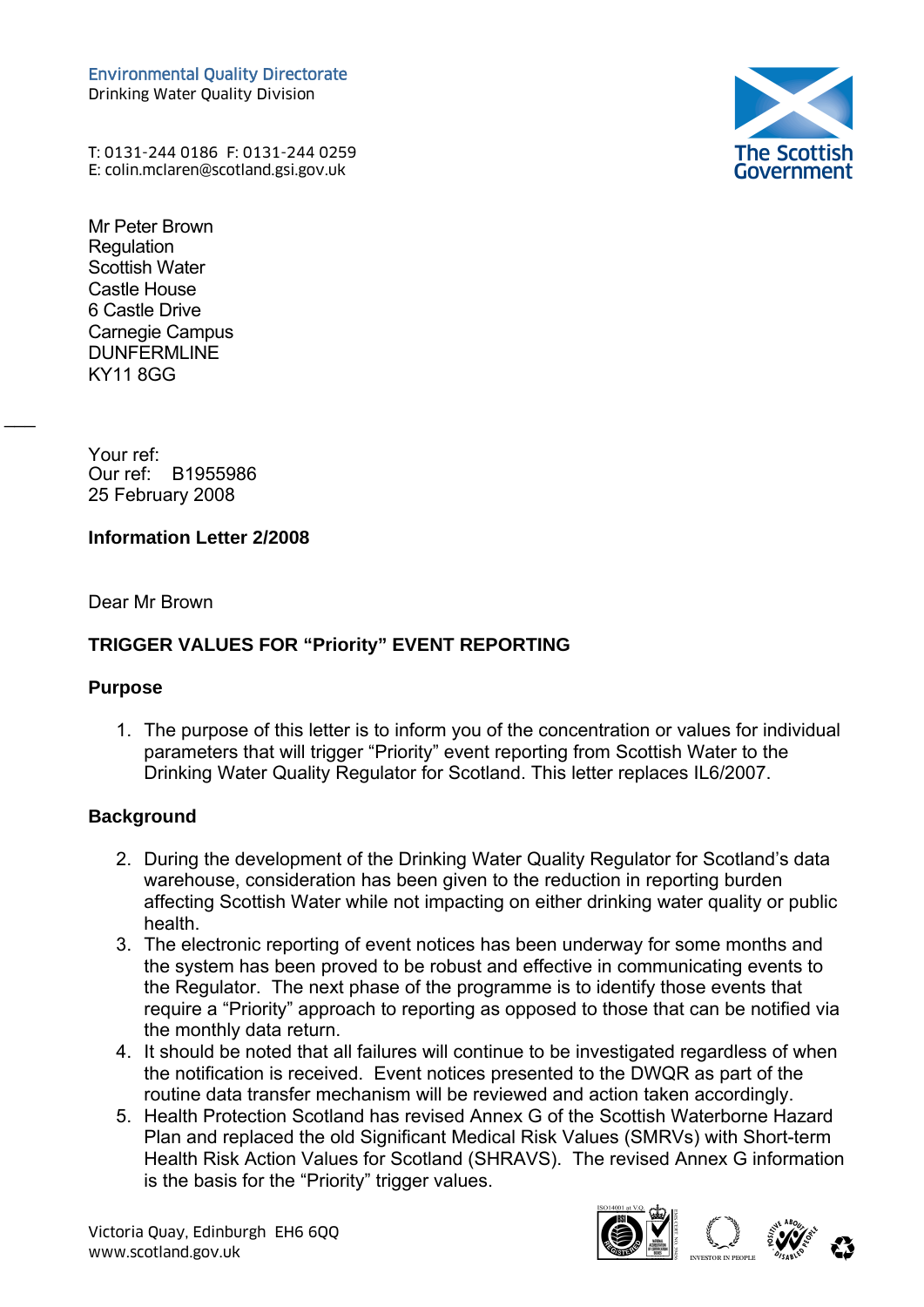- 6. This information letter sets out the trigger levels that will result in "Priority" event reports being provided to the Regulator. Issues not connected with the regulatory parameters listed will still be "Priority" where Scottish Water considers them to be of sufficient importance to require immediate consideration by the Regulator and/or Scottish Ministers e.g. where there is a treatment failure or there is likely to be press interest.
- 7. Any detection of *Cryptosporidium* in treated water, in excess of 0.1 oocysts per 10 litres, must also be "Priority". Note that this is a reporting value and not a "treatment" or health-based standard.

# **Trigger Levels for "Priority" Reporting**

- 8. Starting with the revised Annex G in the Scottish Waterborne Hazard Plan, the Shortterm Health Risk Action Values for Scotland (SHRAVS) have been used as the basis for the trigger values set out in the annexes to this information letter. The trigger value for each regulated parameter has been based on the following rule set:
	- a. Use the tighter of the 7 or 10 day SHRAV;
	- b. If no 7 or 10 day SHRAV then use WHO Guideline Value;
	- c. If no WHO Guideline Value then use the PCV.
- 9. Annex 1 of this Information Letter sets out the trigger levels for regulated chemical parameters.
- 10. Annex 2 of this Information Letter sets out the trigger levels for regulated microbiological parameters.
- 11. Annex 3 of this Information Letter sets out the trigger levels for regulated physical and other non-chemical parameters.

#### **Implementation of the "Priority" Reporting criteria**

12. The use of "Priority" reporting criteria will commence from 1 April 2008.

#### **Further Information and Enquiries**

- 13. Enquiries about this letter should be addressed to David Grzybowski (Tel No: 0131 244 7544). Please acknowledge receipt of this letter.
- 14. Copies of this letter have been sent to Dr Colin Ramsay, Health Protection Scotland and Consultants in Public Health Medicine in each NHS Board area.

Yours sincerely

Colin McLaren

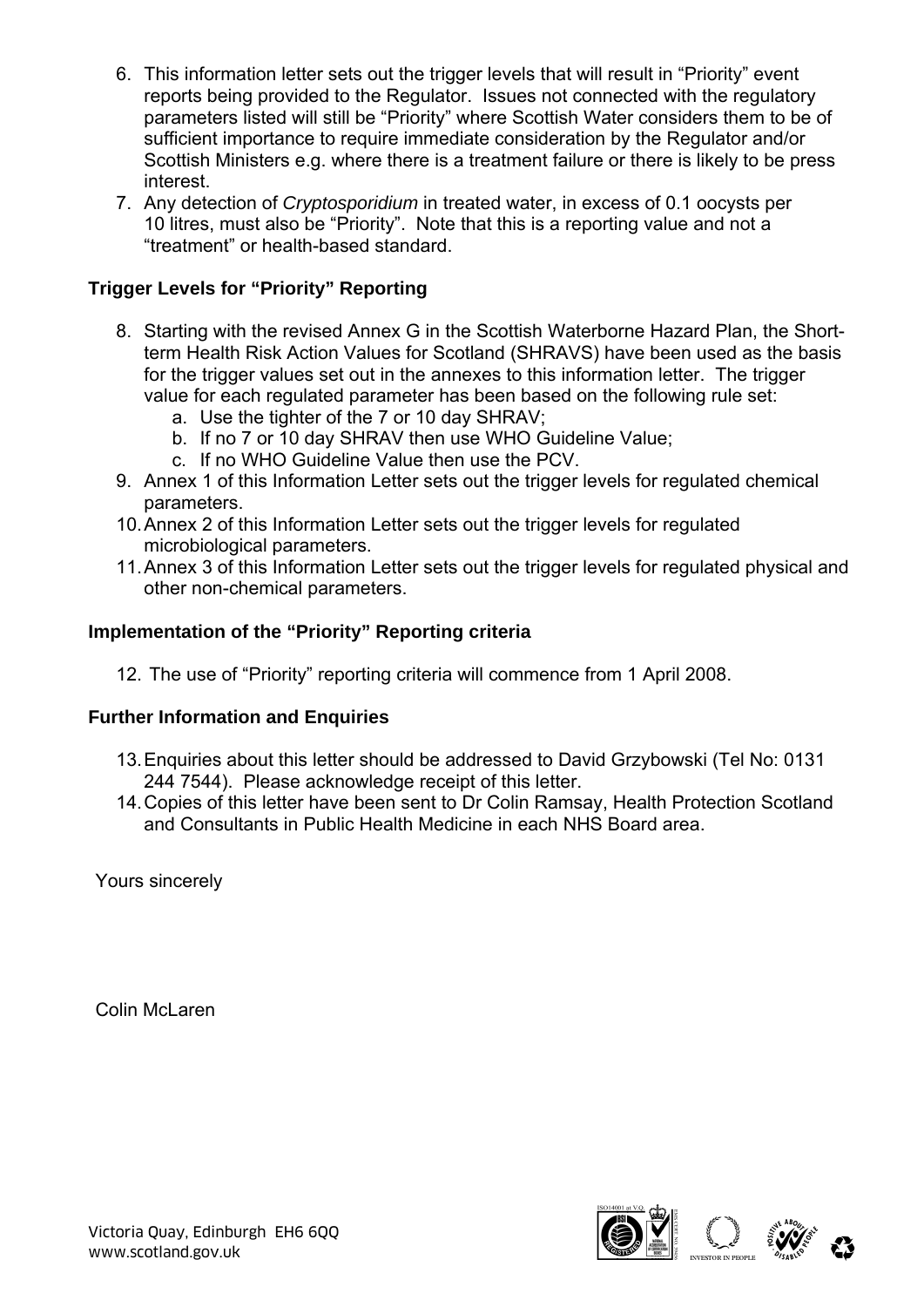# **Annex 1 – Chemical Parameters**

| Acrylamide                                | 30 µg/l               |
|-------------------------------------------|-----------------------|
| Aluminium                                 | 200 µg/l              |
| Ammonium                                  | 500 ug/l              |
| Antimony                                  | $\overline{10}$ µg/l  |
| Arsenic                                   | 30 µg/l               |
| Benzene                                   | $10 \mu g/l$          |
| Benzo(a)pyrene                            | $0.7 \mu g/l$         |
| Boron                                     | $0.9$ mg/l            |
| <b>Bromate</b>                            | 60 µg/l               |
| Cadmium                                   | $15 \mu g/l$          |
| Chloride                                  | 250 mg/l              |
| Chromium                                  | 1000 µg/l             |
| Copper                                    | $2.0$ mg/l            |
| Cyanide                                   | $200 \mu g/l$         |
| (1,2) Dichloroethane                      | 360 µg/l              |
| Epichlorohydrin                           | $21 \mu g/l$          |
| Fluoride                                  | $1.5$ mg/l            |
| Hydrogen Ion                              | $5 - 5$ and $>9.5$    |
| Iron                                      | 2000 ug/l             |
| Lead                                      | 50 µg/l               |
| Manganese                                 | 1000 µg/l             |
| Mercury                                   | $1.0 \mu g/l$         |
| Nickel                                    | 70 µg/l               |
| Nitrate                                   | $10 \mu g/l$          |
| Nitrite (at consumers' taps)              | $1$ mg/l              |
| Nitrite (at treatment works)              | $0.1$ mg/l            |
| Pesticides(Individual)                    | $\overline{0.1}$ µg/l |
| Pesticides Aldrin                         | $0.5 \mu g/l$         |
| Pesticides Dieldrin                       | $0.5 \mu g/l$         |
| Pesticides Heptachlor                     | $1.5 \mu g/l$         |
| Pesticides Heptachlor Epoxide             | $1.5 \mu g/l$         |
| Pesticides Total                          | $0.5 \mu g/l$         |
| Polycyclic Aromatic Hydrocarbons          | $0.1 \mu g/l$         |
| Selenium                                  | $10 \mu g/l$          |
| Silver                                    | 200 µg/l              |
| Sodium                                    | 200 mg/l              |
| Sulphate                                  | $250$ mg/l            |
| Tetrachloroethene + Trichloroethene       | $10 \mu g/l$          |
| Tetrachloromethane (Carbon Tetrachloride) | 300 µg/l              |
| <b>Total Organic Carbon</b>               | n/a                   |
| <b>Total Trihalomethanes</b>              | $\overline{100}$ µg/l |
| Tritium                                   | 100 Bq/l              |
| Vinyl chloride                            | $45 \mu g/l$          |
| Zinc                                      | $6.0$ mg/l            |



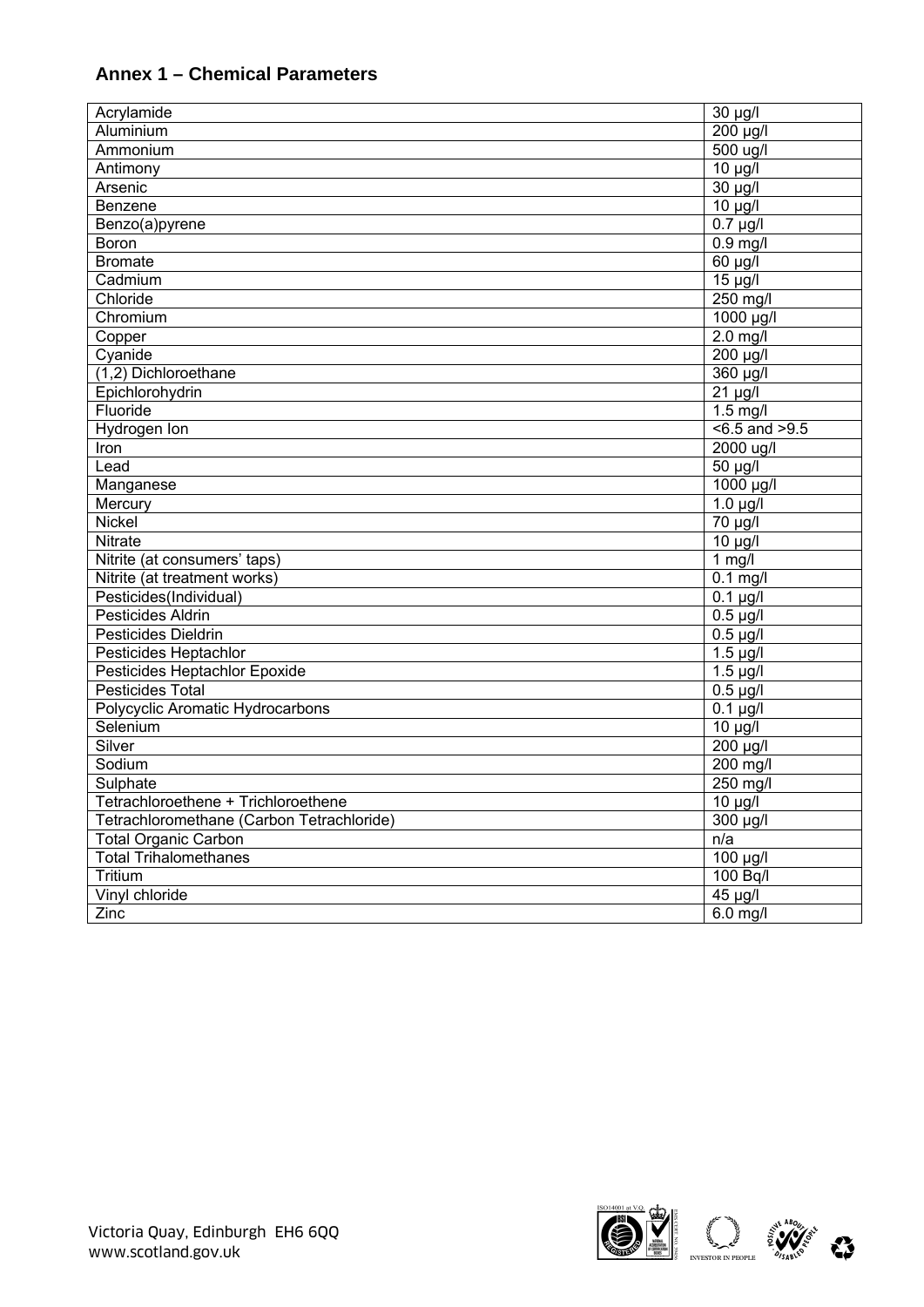## **Annex 2 – Microbiological parameters**

| Coliform bacteria       | 0/100ml |
|-------------------------|---------|
| Colony Count (22°C)     | none    |
| Colony Count (37°C)     | none    |
| Clostridium perfringens | 0/100ml |
| E.coli                  | 0/100ml |
| Enterococci             | 0/100ml |